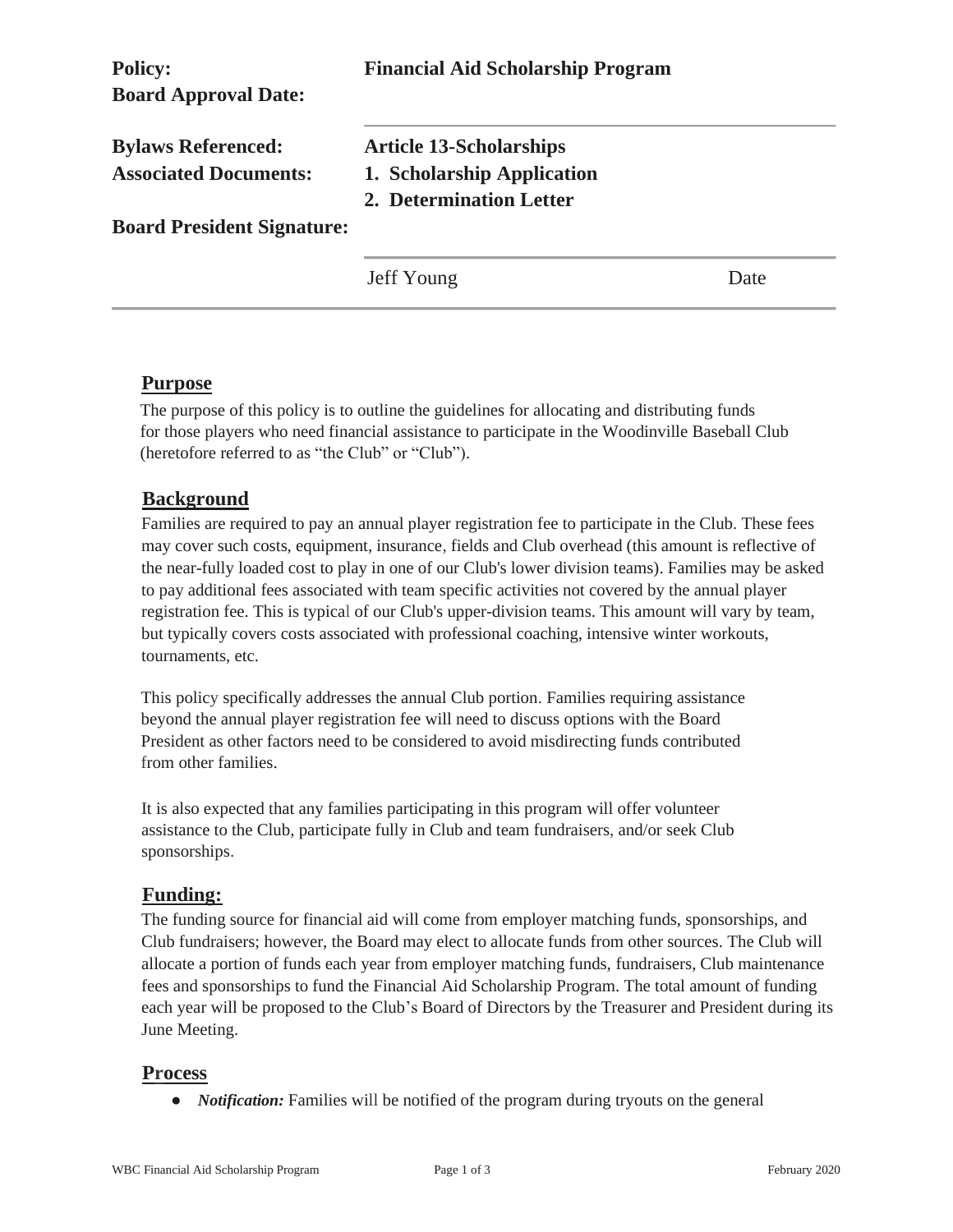information sheet handed out to each player. This policy will also be posted on the Club's web site. Those families requesting financial support are required to do so no later than one week after the end of the regularly scheduled Club tryouts in advance of the season for which financial support is requested.

Requests received after the application deadline, due to changes in family financial conditions, may be considered but will be subject to the availability of remaining funds allocated to the Financial Aid Scholarship Program for the current season, as reviewed and approved by the Board.

- *Request:* Families requesting financial aid will be required to complete the, Scholarship Application and submit along with either (i) proof of eligibility for the Free or Reduced Price School Lunch Program or (ii) documentation of other government assistance and (iii) Personal Statement of request.
- *Review* **&** *Eligibility Determination:* The sub-committee of the Vice President and Treasurer will review all applications and determine eligibility. The purpose of the sub-committee is to restrict access to confidential personal information and process the request in preparation for Board review. The sub-committee will notify the President of the recommendations of the committee.
- *Board Approval:* The President will inform the Board of the sub-committee's recommendation and the Board will consider and approve an allocation of funds at the November Board meeting. The Board will not be given details of the requestor, only a representation of the request and the amount recommended by the sub-committee for budget comparisons. The Board (beyond the sub-committee) will not know the family requesting financial aid. The Board may consider specific amounts, the balance of distributions across teams, and make other determinations to ensure the use of budgetary funds is equitable across the Club in response to the the sub-committee's recommendations. The Board is the approval authority for the final amounts awarded.
- *Confidentiality and Return of Application:* The Treasurer will return all information (application and documents submitted, etc.) to the family requesting assistance along with notification in writing of the Club's decision. The Club will not retain any personal information collected during this process. Details of the request and allocation will be made on a need-to-know basis.

### **Eligibility Guidelines**

Below are guidelines to help in financial aid determination. Note these are *only* guidelines; it is understood exceptions are likely more the rule and that other factors will need to be taken into account